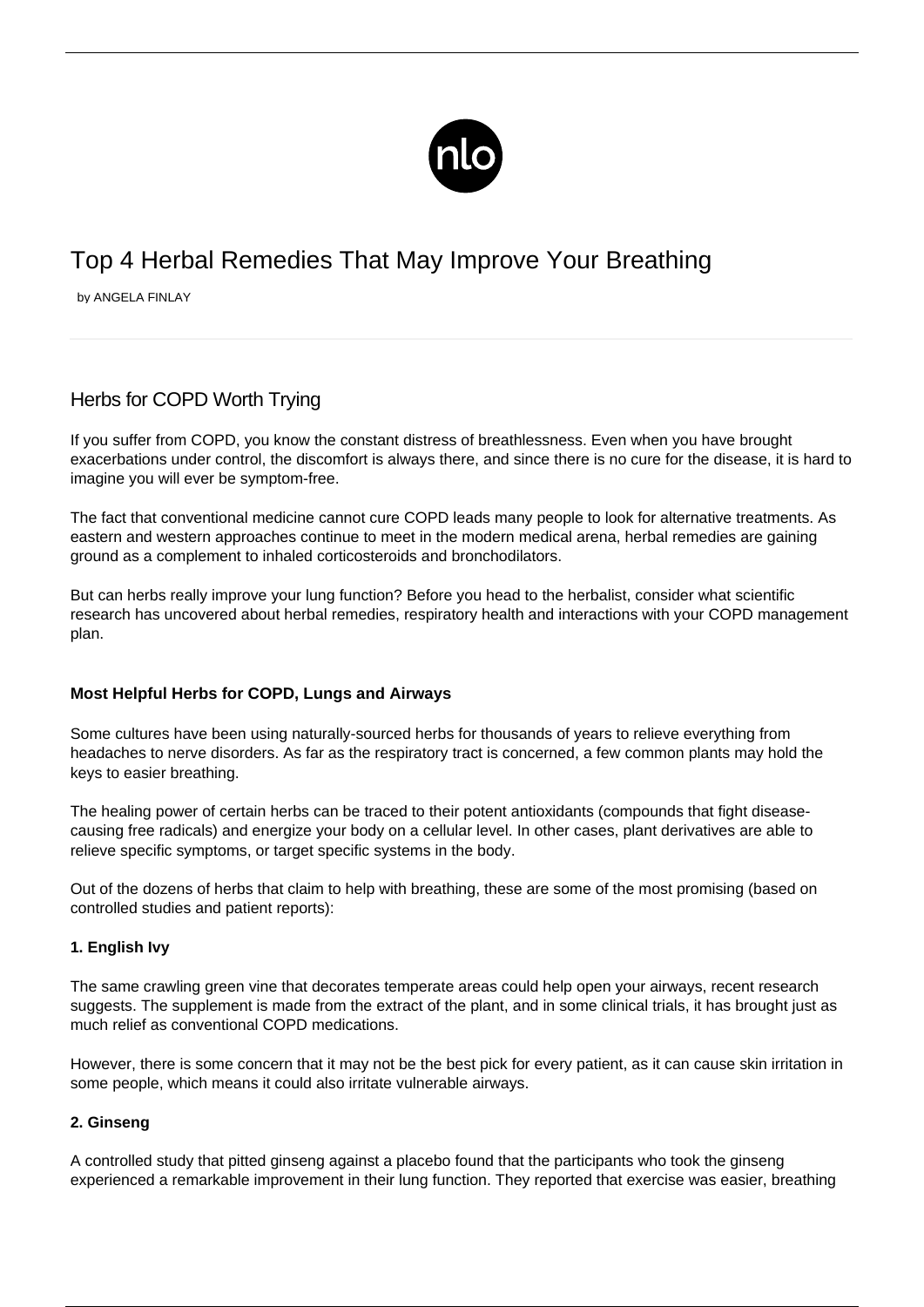was less labored and their general quality of life improved.

A few other studies have confirmed those findings, and although more research is in the works, ginseng is one of the leading choices for a complementary herbal treatment since it has received more laboratory focus than most other supplements.

#### **3. Red Sage**

Although evidence is minimal, the same studies that revealed the benefits of ginseng also pointed to the therapeutic possibilities of red sage (salvia miltiorrhiza). These herbs may help relieve some of the inflammation in the airways, especially when used alongside conventional COPD medicine. The antioxidants found in the plant may also play an anti-inflammatory role.

#### **4. Curcumin**

The powerful collection of compounds in turmeric has piqued the interest of the medical community in recent years. Not only is curcumin anti-inflammatory and absolutely packed with antioxidants, it appears to have antiviral properties and may even protect against cancer.

As for the lungs, no direct connection has been found between curcuma and healthier airways — yet. But considering the range of health benefits and virtual absence of side effects, it certainly cannot hurt.

#### **Potential Herbal Helpers**

Most herbs have not been treated to rigorous clinical testing, but that does not necessarily mean that they are useless. What it does mean is you will need to take extra caution if you want to try them out. Two such herbs have made waves in the naturopathic world in particular:

- **Khella.** More commonly known as bishop's weed, Khella is a natural bronchodilator. Proponents suggest that it likely will not stop an exacerbation, but can be helpful if used as preventative medicine to ease congestion and relax airways.
- **Lobelia.** Also called Indian tobacco, lobelia is an ancient healing herb that has been used to relieve acute asthma attacks, by immediately opening up the airways so you can draw a deeper breath.

The medical community is wary of recommending any herbal remedies as first-line treatments, since there has not yet been a significant amount of scientific testing. The good news is that experts are pushing for more studies on herbs, since more and more COPD patients are ready to seek alternative remedies for relief.

## **Herbs to Avoid With COPD**

Herbal remedies have the power to heal, but they also have the power to hurt. When you live with COPD, you need to help the rest of your body function as well as possible to support your respiratory system and build up your strength. In some cases, herbal remedies can counter those good intentions.

#### **Stimulating Herbs Can Stifle Sleep**

Almost half of all COPD patients experience insomnia, nightmares or sleepiness during the day, and the worse your sleep quality, the more pronounced your symptoms can become. Remedies and supplements containing caffeine will likely worsen your sleep quality, but there are other, less obvious herbs that could impact your sleep too. Stimulants like licorice and ephedra (ma huang) should probably be avoided.

#### **Digestive Side Effects Can Make Symptoms Worse**

How does [COPD affect the digestive system](/copd-and-gerd/)? When lungs are already damaged by COPD, chronic acid reflux (GERD) can make daily symptoms a lot worse. As acid moves up into your esophagus, it can irritate your throat,